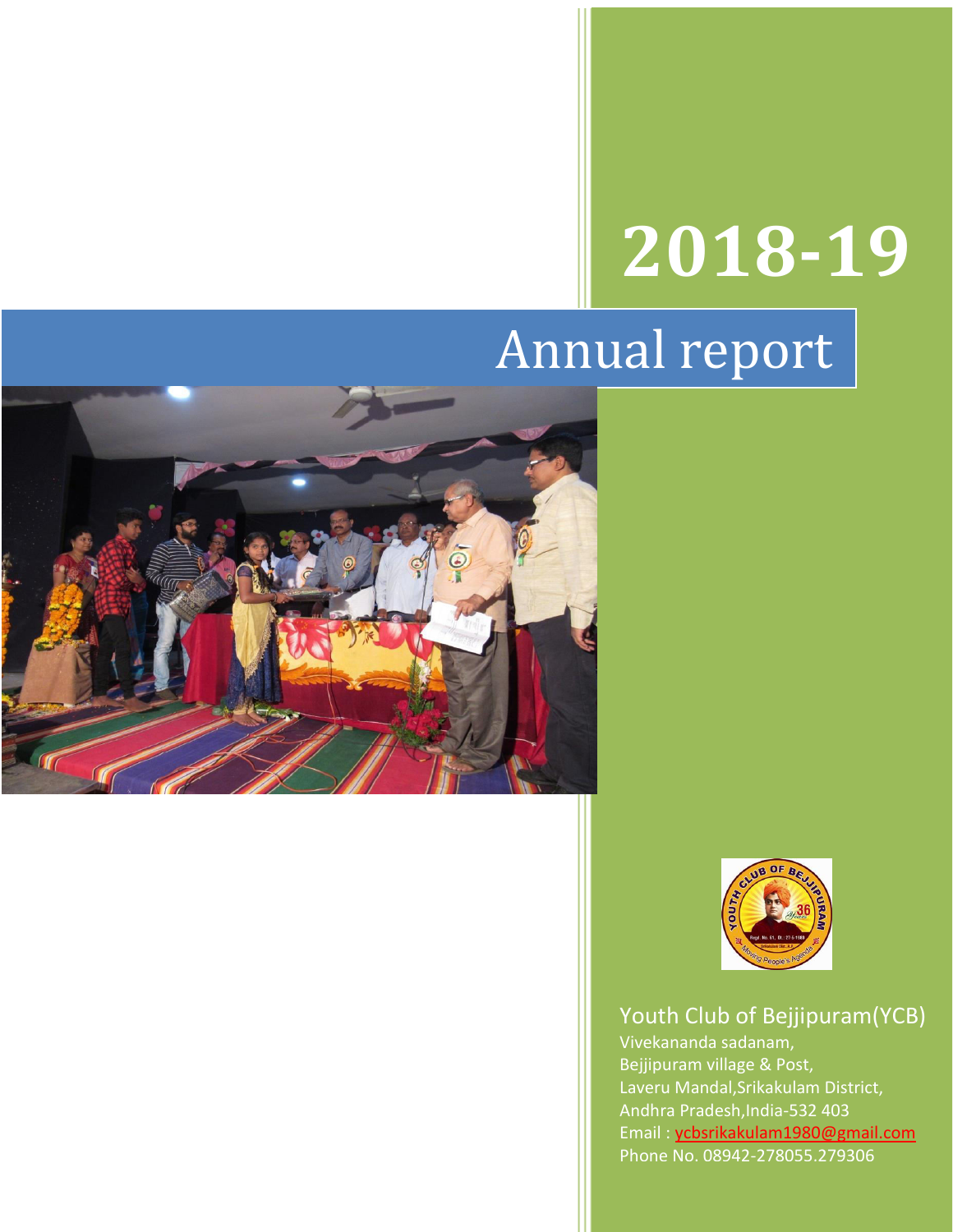#### **AN APPEAL:**

*YCB appeal - invites the bona-fide global partnership from the donors, funding agencies, charitable institutions from all the corners of globe for fulfilling its un-cherished aims and objectives of people's empowerment.* 

#### *Our Donors*

- $\boxtimes$  UN-WOMEN Wing of UNO
- Andhra Pradesh Aids Control Society(APSACS)- Vijayawada
- $\overline{\mathbf{Q}}$  CHILDLINE India Foundation, Mumbai supported by Ministry of women& Child Development, GOI
- $\boxtimes$  International Crops Research Institute for Semi-Arid Tropics (ICRISAT)- Patancheru, Hyderabad
- $\boxtimes$  Astra Microwave Product Ltd, Corporate Social Responsibility Fund, Hyderabad
- $\boxtimes$  Department of Rural Water Supply & Sanitation, Govt. of AP.
- $\boxtimes$  National Bank for Agriculture and Rural Development (NABARD), AP Regional Office, Hyderabad
- *AP State Skill Development Corporation, Vijayawada*
- $\boxtimes$  Indian Literacy Project-Chennai/USA
- Water Resource Department, GOAP
- $\boxtimes$  Sarva Siksha Abhiyan, GOAP
- $\boxtimes$  Nehru Yuvak Kendram, Ministry of Youth affairs and sports, GOI

**VISION:-** To realize the Mahatma Gandhi's dream of rural reconstruction by ensuring cent percent participation of people in the development process with enhanced knowledge, skills and right thinking by 2020

**MISSION:** To provide skills, knowledge and techniques to increase the capacities of people in rural areas and urban slums in order to enjoy their rights and choices and control the environment , resources and power by strengthening their institutional base.

**GOAL: To facilitate the process of empower women, youth and deprived communities in the society by reducing their vulnerabilities and liberating them from oppression and exploitation through needful interventions.**

#### **OUR CORE VALUES:-**

- **Accountability, transparency and Social Audit**
- **Gender equality**
- **Respect Secular policies**
- **Respect of Human values and Human rights**
- **Democratic functioning at all levels**
- **Social Justice to vulnerable groups**
- **Child Centered Policies**
- **Adopt corruption free service delivery systems at all levels**

#### **PROGRAMME MANAGEMENT:-**

- The Project Director of the Organization undertakes the day to day management of the project activities of the Organization with the support of recruited well trained staff. There is 28 articulated staff with the Background of Graduation and Post Graduation in Social Work, Rural Development, Agriculture, Engineering and Economics are rendering their Professional and expert services supported by 64 volunteers.
- Technical Consultants comprised of 1 Legal expert, 2 Agriculture professionals, 1 civil Engineer, 2 textile designers,2 IT professionals are rendering their expert services on consultancy basis.

#### **Locus Standee:**

 YCB was adjudged for prestigious "National Youth Award for 2012-13"in organization category by Ministry of Youth Affairs and Sports, GOI. The award carries a cash award of Rs.1.00 Lakh, a medal and a merit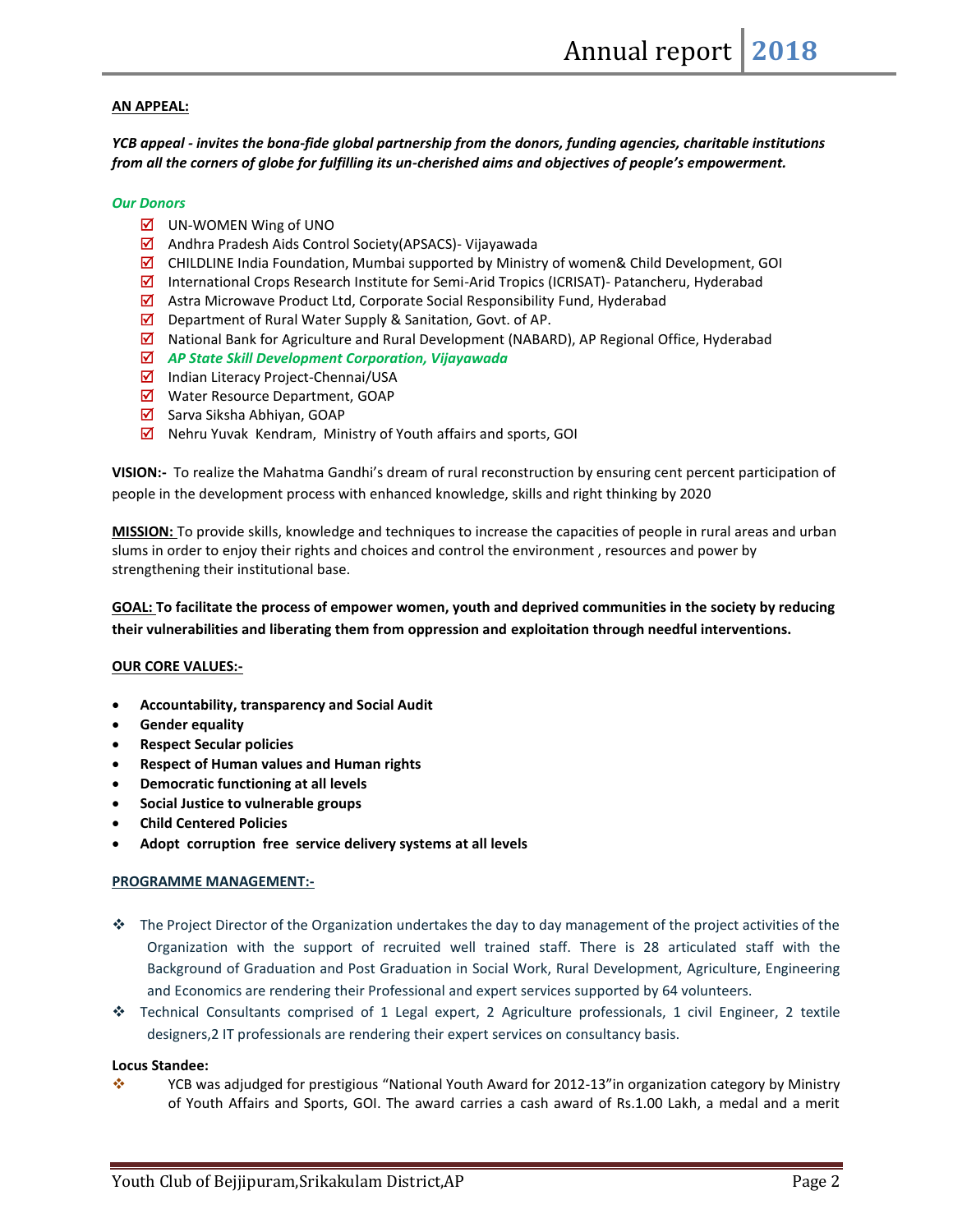Certificate which was awarded by the Hon'ble Minister for Youth Affairs & Sports ,GOI, on  $12^{th}$ January,2014 in Swami Vivekananda Birth Day Celebrations held in Ludhiana , Panjab state

- His Excellency the Governor of Andhra Pradesh awarded Merit Certificate and Gold Coated Silver Medal for recognition of outstanding performance in the field organization of blood donation camps and membership enrollment for Indian Red Cross Society for the year 2006-07
- $\cdot$  YCB was adjudged as best voluntary organization by the district administration Srikakulam, during the Years 1994,1995 and 1998
- YCB was adjudged as best Youth organization at State level in the year 1990 –91 by the Directorate of Youth Services, Government of Andhra Pradesh.
- Nehru Yuva Sanghatan, Department of Youth Affairs and sports, GOI, New adjudged as Best Voluntary Organization in the year 1992-93 and awarded Rs. 20,000/- cash award and a scroll for its outstanding work done in the field of Rural Development.
- National Defense Academy officer's team visited and reviewed the efforts done by YCB to mobilize people for optimum utilization of Govt. welfare schemes and awarded a memento in significance of its outstanding work.
- YCB is a network partner in Several National Level and State level Networks i.e NATSAP, Campaign against Child Labour, AP Alliance for Child Rights, Right to Education Forum and Children's Movement for climate Justice.
- $\cdot \cdot$  The activities undertaken by YCB were published in Kurukshetra Journal and in several daily newspapers and telecasted in media channels like TV9, ETV, NTV, HM TV, Door Dharshan etc.
- Enrolled Member Organization of India Country Coordinating Mechanism (ICCM), Fighting against HIV, Tuberculosis and Malaria together under Global Fund.
- YCB received a merit certificate awarded by the Collector & District magistrate during Independence Day Celebrations held on  $15^{th}$  August, 2012 at K.R Stadium, Srikakulam
- Foundation for MSME Clusters adjudged our organization for  $2^{nd}$  Annual Award for responsible BMO and awarded 2<sup>nd</sup> rank at National level in cluster category during 2016 and again 3<sup>rd</sup> rank in 2017
- Received prestigious Polestar Award by Polestar Foundation, Chennai in recognition of exemplary work in community development and participation during 19th POLESTAR Awards

#### **GOVERNANCE**

- \* YCB was promoted by an experienced teacher's community who are committed to give the best citizens to the society.
- The Governance consists of 9 members Board from among the 82 member General Body.
- $\div$  YCB Board drives the organization with a great amount of clarity of Vision and Mission.
- ◆ YCB is driven by its Core Values. Governance is very strong.
- $\div$  The 9 member Board is accountable for the General body. Every year Annual General Body meeting conducted in June/July probably. The General Body empowers the 9 - member Board and this in turn promote office bearers to undertake the day to day functions of the Organization.
- The Office Bearers are President, Secretary, and Treasurer.
- $\mathbf{\hat{P}}$  No one in the Board has relationship with the other members.
- Entire Board comprises of committed, non controversial, non political and non sectarian members from the Society.
- The Organization is also staked with an excellent drive with highly skilled professionals from myriad sectors like health, education, Agriculture, entrepreneur development, women empowerment, child development and rural development.
- ◆ Nine member technical advisors act as special invitees on the Board and providing required techno managerial guidance to the Managing Committee.
- 5-member Grievance Redressel committee was constituted to address the gender related offences among staff members.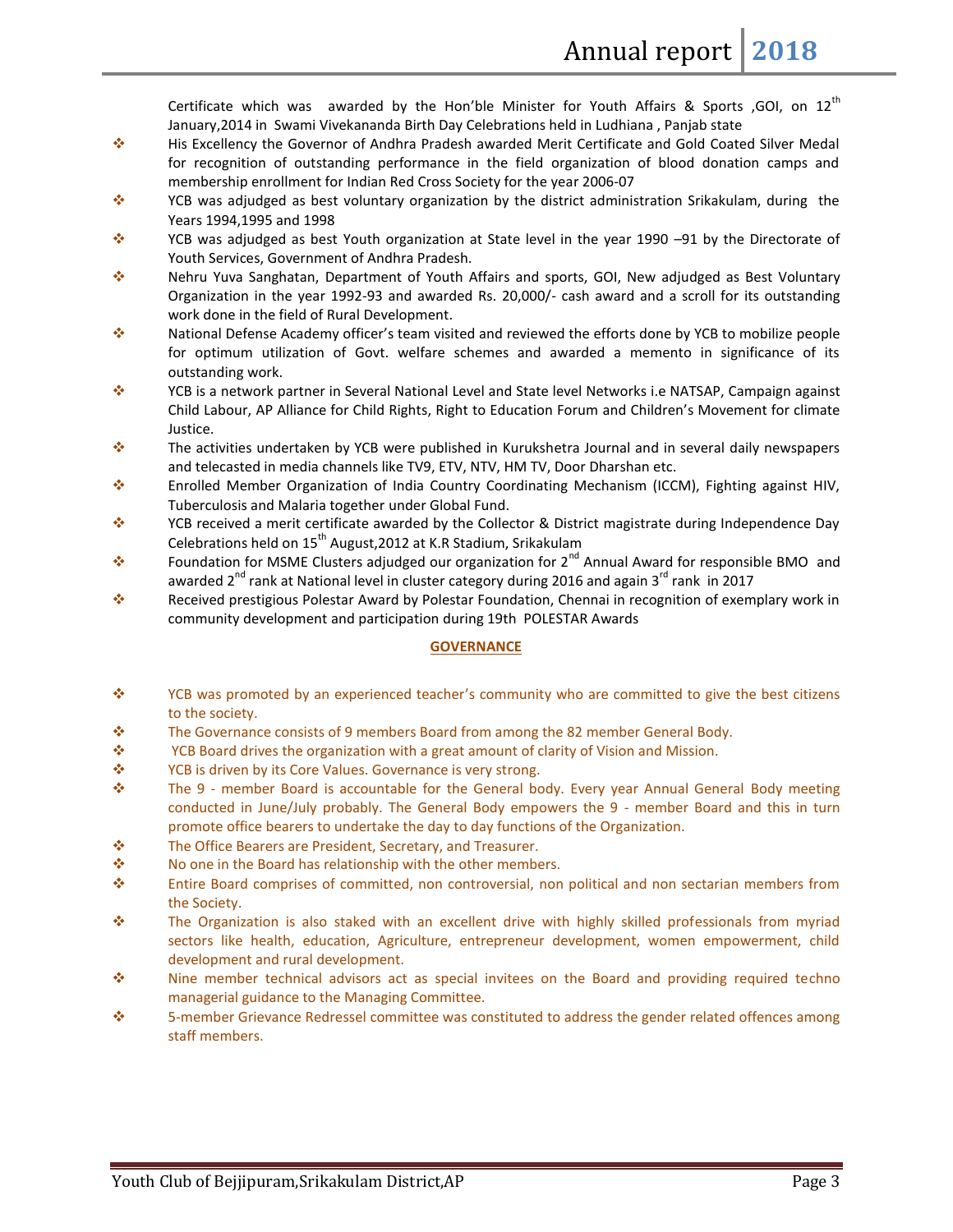#### **SECTORAL THRUST**

| <b>RIGHTS</b>                    | Protection of Child Rights, Health Rights, Tribal Rights and Human Rights                                                                    |  |  |
|----------------------------------|----------------------------------------------------------------------------------------------------------------------------------------------|--|--|
| <b>HEALTH AND SANITATION</b>     | Community Health and Education, Rural Sanitation, Risk Reduction of High Risk                                                                |  |  |
|                                  | Groups and Fishermen Communities                                                                                                             |  |  |
|                                  | Girl Child Education, Education to Migrant Children and Child Labour & Skill                                                                 |  |  |
| <b>EDUCATION</b>                 | Development to Adolescent                                                                                                                    |  |  |
| <b>ENVIRONMENT</b>               | Environment protection & Climate change management                                                                                           |  |  |
| <b>AGRICULTURE</b>               | Organic Farming and protection of Bio Diversity, Sustainable NRM based<br>Agriculture                                                        |  |  |
| <b>TRAINING &amp; EMPLOYMENT</b> | Imparting Vocational Training and creating opportunities for self employment<br>and employment                                               |  |  |
| <b>Gender equality</b>           | Promote gender responsive governance; gender sensitiveness among local<br>bodies representatives; village level functioneries; policy makers |  |  |

| <b>OUR FOCUS</b>  |                                                                                                                    |  |  |
|-------------------|--------------------------------------------------------------------------------------------------------------------|--|--|
| <b>GIRL CHILD</b> | Rescue and rehabilitation of adolescent girls and destitute women from trafficking                                 |  |  |
| <b>WOMEN</b>      | Enterprise development as a tool to empower them, encourage them to contest<br>in local body and general elections |  |  |
| <b>CHILDREN</b>   | Rescue & Rehabilitation of Children at risk and in difficult situations                                            |  |  |
| <b>FAMILY</b>     | as a unit                                                                                                          |  |  |

#### **KEY OBJECTIVES**

- **To work for the cause of literacy.**
- **To attain the goal of health for all**
- **To attain uplift of women, children, physically handicapped persons and people of weaker sections.**
- **To work for Comprehensive rural development.**
- **To provide safe drinking water, sanitation, shelter, health facilities to rural people.**
- **To develop social forests for the preservation of nature and protection of environment.**
- **To work for the development of Handicrafts and Handlooms sector so as to create more employment opportunities to youth, women in rural areas.**

#### **Key strategies:**

- Social Mobilization and organization<br>Synchocacy & lobbying Advocacy & lobbying Networking of people's organizations Human Resource Development
- 
- $\begin{array}{ll}\n\swarrow & \text{promotion of Co-operation and self help} \\
\swarrow & \text{Increase skills and capacities of people to}\n\end{array}$ <br>Participatory Approaches Increase skills and capacities of people to fight against their vulnerabilities.
- گرے<br>Participatory Approaches<br>D⊅ Optimum utilization of Inf
- Optimum utilization of Information Technology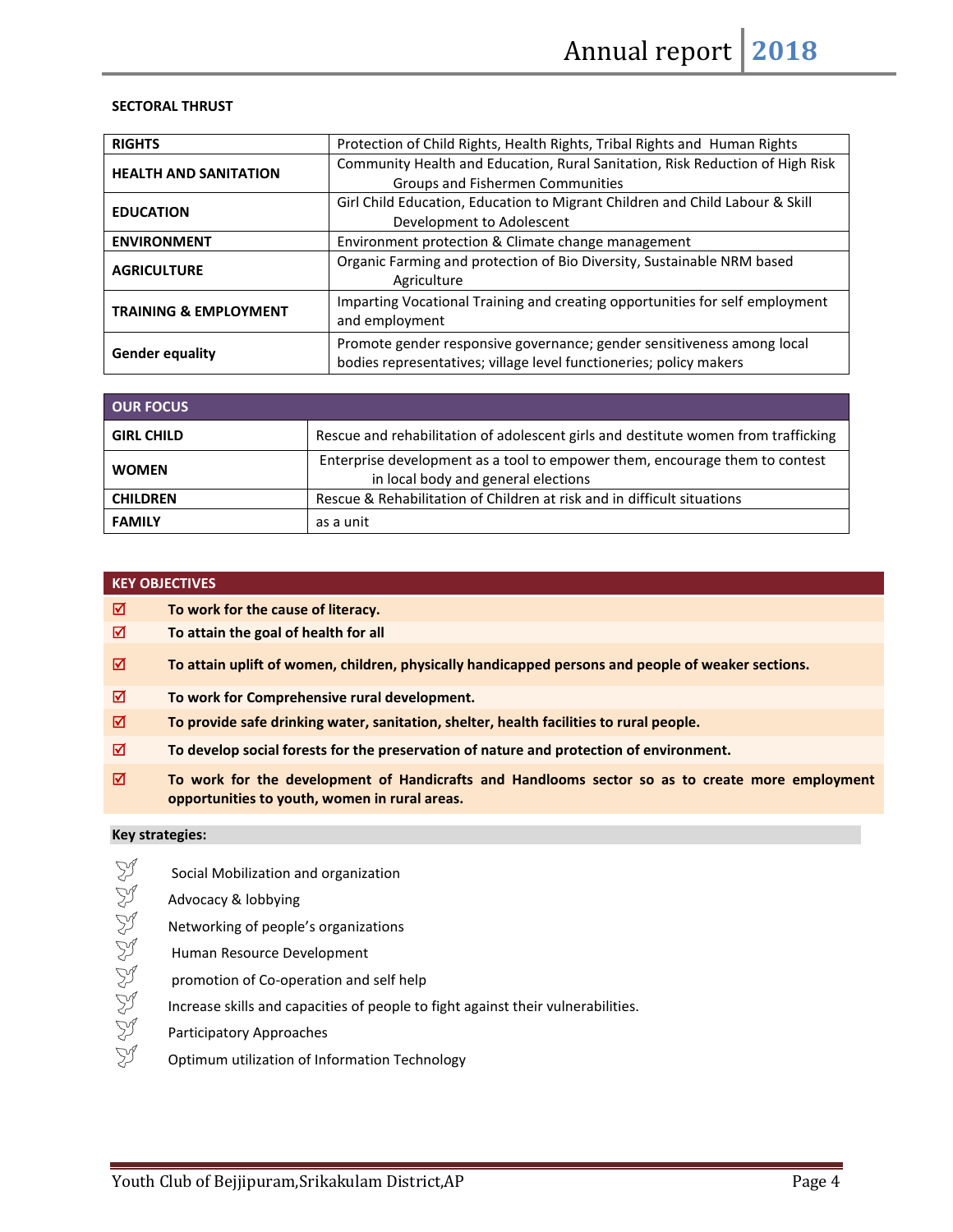#### **Milestones**

- **6 Swakrushi Thrift & credit societies promoted which are self reliant**
- **Empowered 6175+ women and youth by imparting vocational skills and promoted them as rural entrepreneurs**
- **Mainstreamed 8650 out of school children, child labour and migrant children by enhancing their competencies**
- **Provided skills to 10688 farmers in organic farming and sustainable agriculture**
- **Channeled youth force in 100 villages for the Development of rural areas after giving proper motivation and skills**
- **Generated awareness on the importance of sanitation and created demand for individual sanitary latrines in 124 villages facilitated for Construction of 11000 sanitary latrines in 124s GPs**
- **Around 12550 IOL/ cataract operations done and 750 Acceptance letters taken from Eye donors.**
- **Care and Support extended to 1112 HIV affected and Infected Children and their parents in 7 revenue Mandals and mainstreamed them with Govt. programs.**
- **2 Community Based Organizations promoted for FSWs & MSMs/TGs communities separately and capacitated the managements of CBOs to manage their affairs independently**
- **Capacity Building was given to 150 tribal farmers on Natural Resource Management such as Land utilization & Water management under re-settlement action plan**
- **Capacitated 2000+ farmers in 11 Water User Associations (WUAs) in 4 Mandals to make better use of irrigation tanks after renovation and promoted livelihoods to farmers depend on cultivation, cattle rearing, and milk growing.**
- **3 Irrigation Tanks renovated & 1 Irrigation Open Well constructed with community partnership and created irrigation facilities to more than 2000 acres of Farm fields.**
- **325 WUAs were capacitated in Joint azmoish, sustainable Agriculture, water Management etc.,**
- **Promoted 2500 village level resource persons and 140 Mandal Resource persons on Gender Responsive Governance**
- **170 Youth were given Free ARMY coaching and prepared them to participate in ARMY Rally**
- **Promoted Farmer producer organization with a Formal membership of 625 farmers and Artisans**

#### **Executive Summary**

Youth Club of Bejjipuram is a Secular, apolitical organization founded by 20 elite, committed and educated youth inspired by the Mahatma Gandhi Philosophy of rural reconstruction through Non – violence and Grama Swarajyam in the year 1980. The aim of the Organization is to fulfill the Human Values by serving the needy, downtrodden and under privileged sections of the society and inculcate the culture of Mutual Cooperation, Self Help, Self respect, Mutual Aid and encourage them to participate in decision making in order to cherish the objective of People's empowerment.

Initially YCB had focused its emphasis on the basic needs of the village communities in erstwhile Ranasthalam Block in Srikakulam District of United Andhra Pradesh.

YCB always stays close to the hearts of the communities and assessed the needs and potentials in a participatory manner. Channeling the youth force to rural reconstruction, YCB has been extending its sensible support to communities for their socio – economic empowerment during the last 37 Years.

Srikakulam is one of the poverty stricken districts of Andhra Pradesh State from where we observe lot of migration of deprived and disadvantaged communities to neighboring States and Districts in search of livelihood. YCB has chosen Srikakulam consciously to serve the poor in the district. Presently YCB is working with rural people and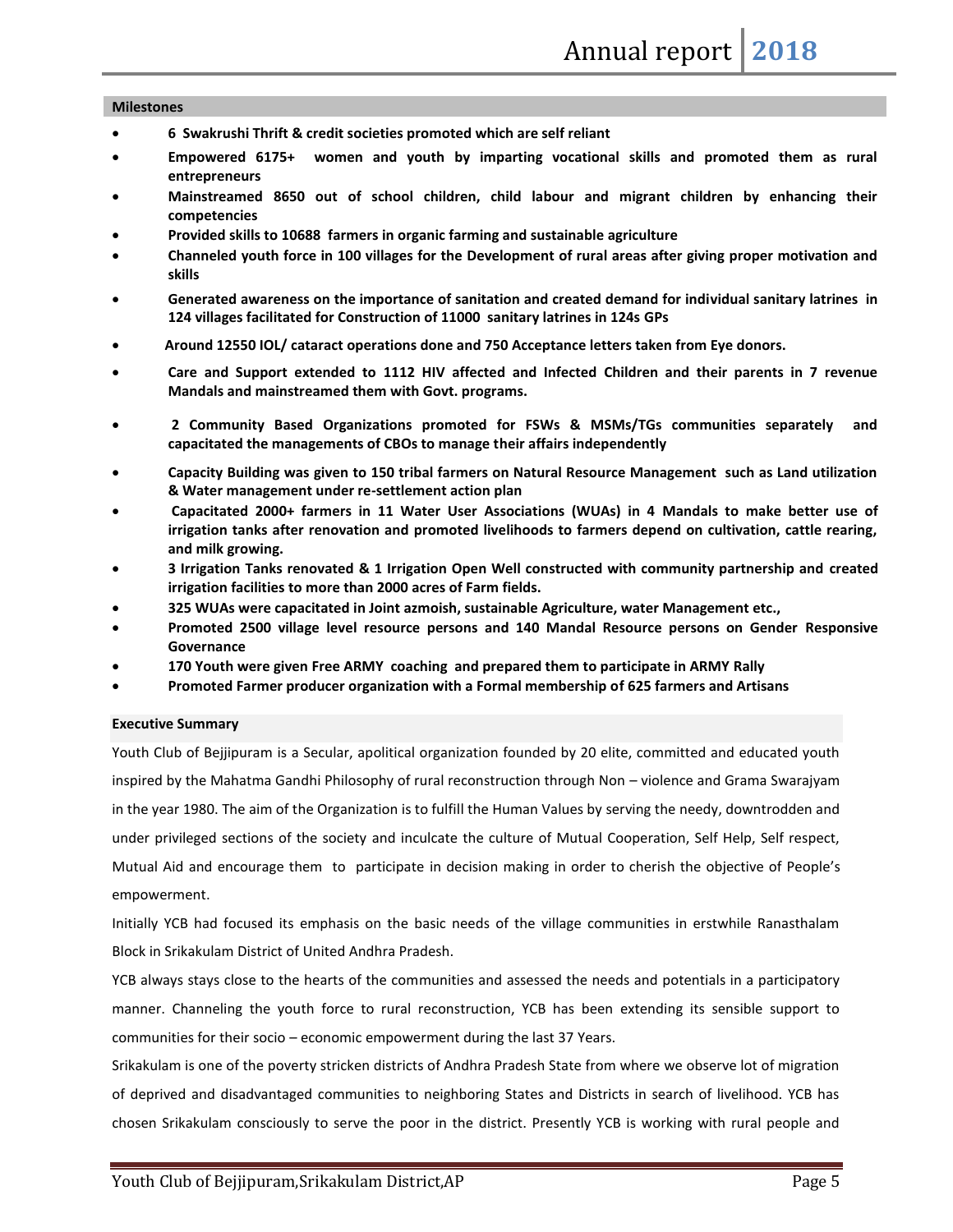under privileged people living in rural areas of 16 Revenue Mandals,1 Municipal Corporation and 3 urban Municipalities in Srikakulam District. Further it was able to extend its services often to Visakhapatnam; Vizianagaram; East Godavari Districts in AP during the past 6 years to some extent to implement need based programs.

**YCB's most promising approach is to promote and strengthen the community based organizations** with different communities like artisans, high risk groups and rural women. During recent times it has changed its policy to reduce human resources and mostly depend on Information Technology and computerized systems in reporting and accounting according to changing trends.

#### **01. Target Intervention Program for high risk Groups supported by APSACS:**

**INTRODUCTION:** This report basically dealt with the progress of interventions implemented under TI Project supported by AP State Aids Control Society-Vijayawada during *April 2018 to March 2019* aiming at empowering the HRGs in Srikakulam District of coastal Andhra Pradesh. The Project services are being delivered to 1300 active HRGs out of them 682 are Female Sex Workers and 573 are MSMs & 45 are TGs. The target area consist of 66 Hotspots spread over in 9 Revenue Mandals and 4 Urban Municipalities. The target group FSWs consist of street basedbased and Home based categories and MSMs consist of Kothi, Double ducker and transgender categories.

 During 2018-19 Peer Educators identified 597 New HRGs and 17 new hotspots in Ponduru,Rajam,Srikakulam,Narasannapeta and Veeragattam Mandals. It gave new strength to the Project with the inclusion of New HRGs. The PEs and ORWs were capacitated in Project components by organizing internal trainings utilizing the own resources of our NGO and support extended by Project Officer- TSU and DPM- DAPCU, Srikakulam.

The Target Intervention project is a core composite offering services to HRGs mainly on 6 components as follows

- **❖** Behavior change Communication
- ❖ STI Management
- ❖ Condom promotion
- ❖ Referrals & linkages
- **❖** Enabling environment
- **❖** Community Mobilization

#### **Goals and Objectives of the Intervention**

**Goal:** To halt and reverse the epidemic of HIV/AIDS Infection among the 1300 HRGs in 9 targeted Mandalas of Srikakulam district by 2018-19

#### **Objectives:**

- $\triangleright$  To implement effective Behavior change communication to prevent new infections among all HRGs during 2018 – 2019
- $\triangleright$  To increase 100% knowledge levels of 1300 HRGs on prevention and control of STI/HIV infections During 2018 – 2019
- $\triangleright$  To improve health seeking behavior among 1300 HRGs implementing effective BCC strategies at field level.
- $\triangleright$  To increase consistent and correct use of condoms among 1300 HRGs by increasing their negotiation skills.
- $\triangleright$  To create good environment to HRGs with GOs, NGOs, Public representatives and Power structures.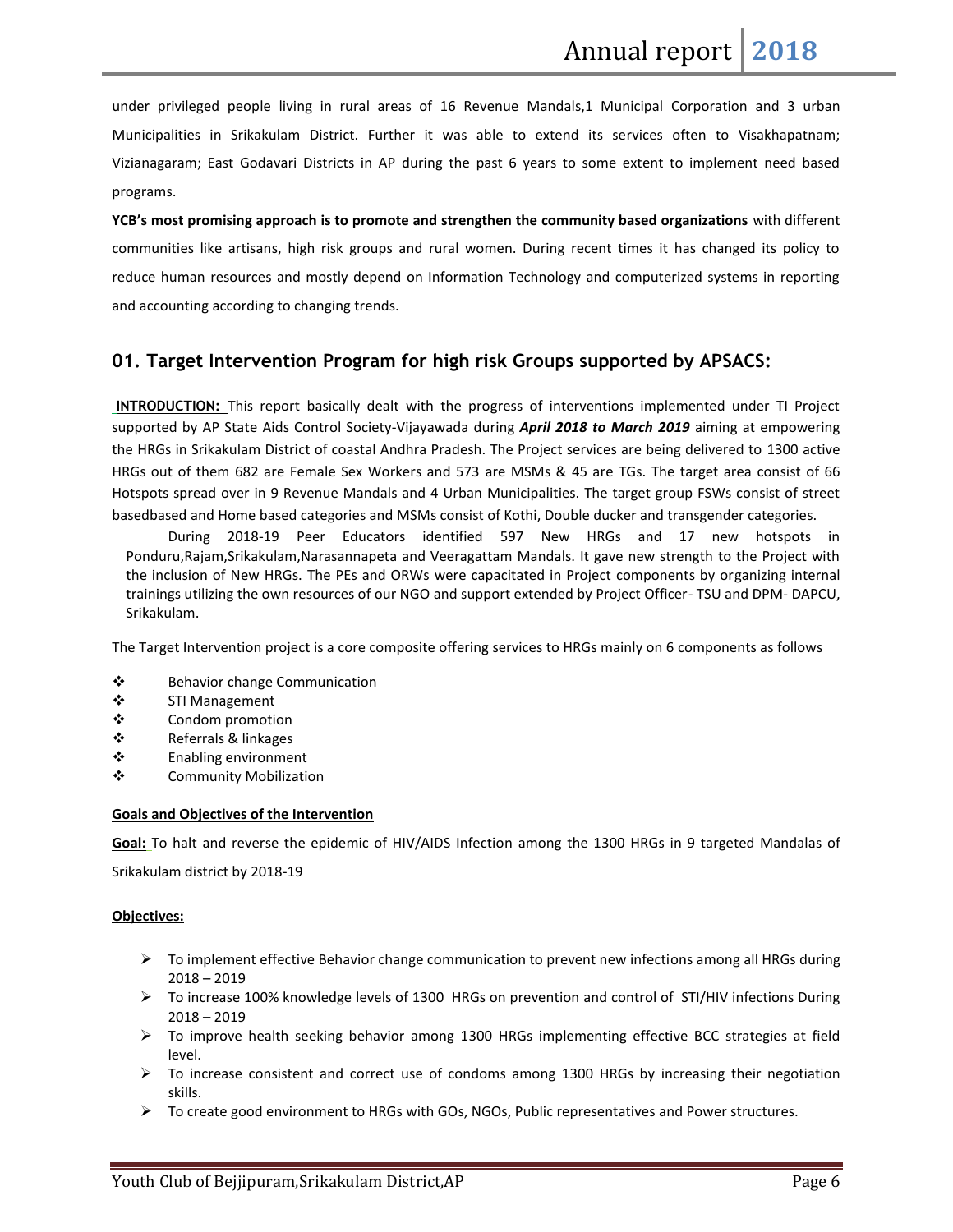- To increase utilization of services available with Govt. institutions like ART, ICTC,PPTCT,DMC,DSRC and clinics like CHC/PHC/UHC/AH
- $\triangleright$  To empower and strengthen 2 Community Based Organizations and thereby to struggle for the common issues of the HRGs separately for MSMs/TGs and FSWs Communities.
- $\triangleright$  To ensure optimum utilization of the referral services available in Govt. Institutions by 1300 HRGs.
- $\triangleright$  To improve Socio Economic back ground of the 1300 HRGs and there by stopping trafficking of Women and Girls in their families.

**Behavior Change Communication:** B.C.C. is an effective strategy to change the Behavior aspects of HRGs. It involved interpersonal communication method like one to one. It was a very effective communication system through which a number of issues, needs of the Community were identified related to STI / HIV/AIDS among high risk behavior groups the especially FSWs, MSMs/TGS. The TI planned to use Peer educator based intervention in B.C.C. and achieved 100% result from the Community adopting variety of strategies. The illiterate HRGs also were created awareness on Safe sex methods through using BCC materials supplied by APSACS and prepared by our team during last few years.

- Conducted 1 to 1 communication sessions up to cent percent.
- On an average each HRG has been contacted by Peer Educator twice in a month with quality messages on 6 communications. In STI Follow up the communications are more.
- The HRGs were followed safe sex measures which contributed to reduce of STIs less than 1%

#### **Clinical services**

- Continuity of treatment and referring the patients to the Govt. referral centers was done by PEs. Priority has been given to referrals to Govt. referral centers since the STI treatment facilities were available there in RIMS, Srikakulam and Area Hospital, Palakonda. In other places we have referred the HRGs to PHCs and CHCs .
- Achieved Regular Medical Checkups **83.2%**, RPR tests **83%.**
- 97.4% of HRGs were tested in ICTC centres, one HRG was identified HIV positive
- Pre ART registration was done for 19 HRGs and they were referred to CD4 test. But due to non availability of kits in ART Center, they were tested once in a year only. Among 19+ve HRGs 19 are On ART and those who are On ART continued to medication. They are being followed up by PEs and ORWs regularly . 2 +ve HRGs were tested Viral Load.
- Treated **17** Identified STI cases among high risk groups. Proper follow up services were ensured. Most important is not a single HRG has been identified affected by repeated STI symptom
- **100%** Counseling for STI cases ensured by trained Counselor

#### **Condom Promotion:**

- **99.9%** Free condoms distributed through ORWs, peer Educators and Condom outlets in prime areas. There was a gap in supply chain of Free condoms by APSACS in 2 quarters
- 2% Social marketing condoms sold by Peer Educators and the remaining gap filled by Commercial Condoms brought by clients.
- Condoms and lubricants were made available and accessible in all locations to HRGs either by Project or by Commercial outlets.
- Condom gap analysis & Risk Analysis were done on quarterly basis by ORWs with the support of PEs
- The High, Medium and low volumes were estimated base on CGA and RAT.
- 7 Tools were also prepared by ORWs with the support of PEs to understand the changes in the Typology, Risk, dues and over dues location-wise which helped Outreach staff to prepare plans.

#### **Community mobilization:**

Community Mobilization is an important strategy in HIV/AIDS prevention, treatment and care. Creating platforms for learning and sharing of experiences were envisaged to build capacities as well as mobilize communities to solve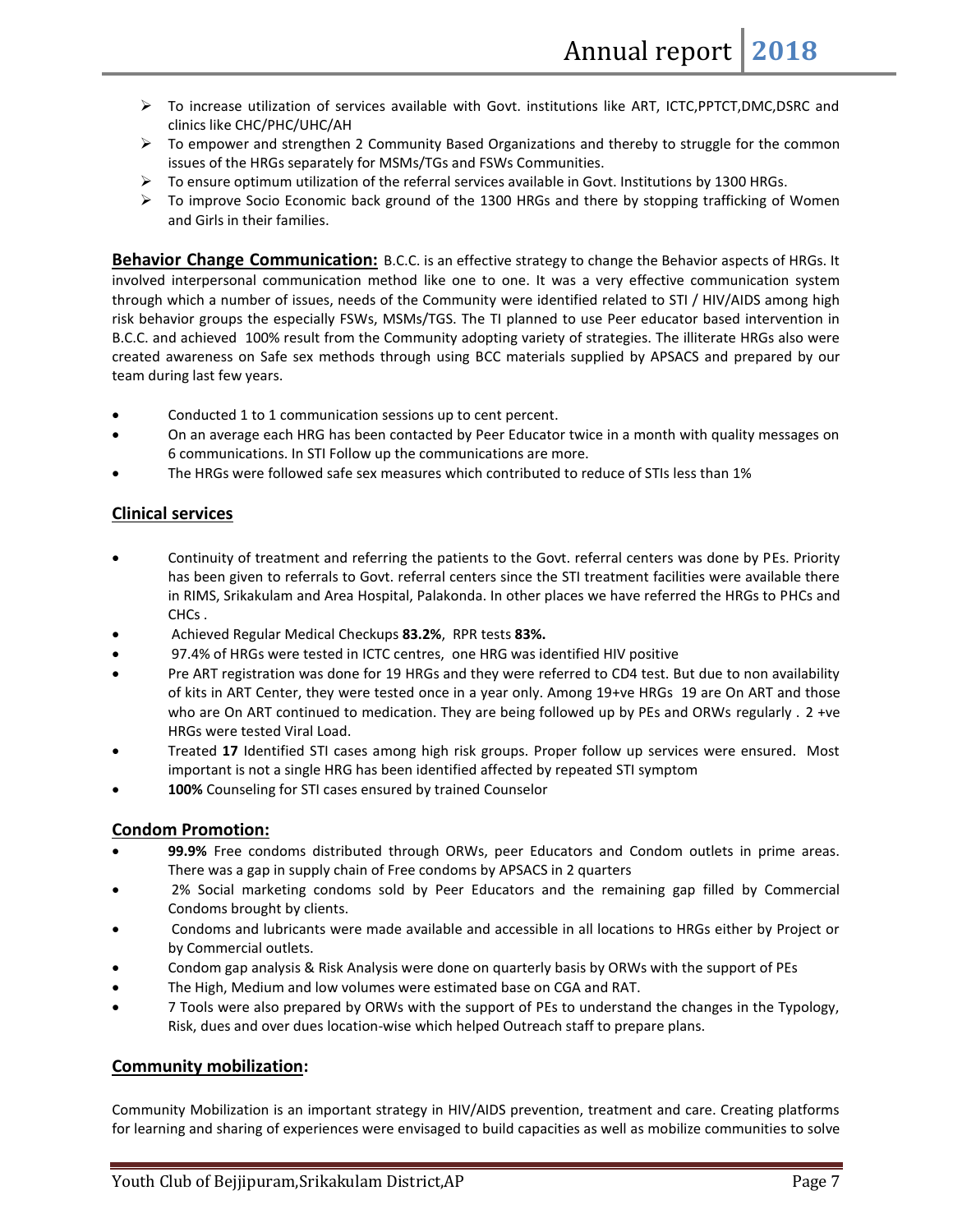their issues/problems on their own. Empowerment of the vulnerable, infected and affected communities was possible through networking and collection which was increased their negotiation power as well as improve the service uptake under the programs designed for their welfare.

- $\triangleright$  Conducted 10 advocacy meets with Police, Legal Authority and other stake holders such as Auto drivers and Rickshaw pullers.
- $\triangleright$  Power structures were identified and conducted meetings with them to seek their support for mobilizing HRGs to Project Services.
- $\triangleright$  Developed Linkages with Government Organizations & Non-Government Organizations to make optimum utilization of services by HRGs.
- Conducted Legal Literacy awareness programs with the support of DLSA and HRGs were made aware of common legal procedures and Acts.
- $\triangleright$  The secretary DLSA collected the issues of Trance Gender and sent report to National Legal services Authority for provision of policy changes accordingly.
- $\triangleright$  Conducted Advocacy meetings with Revenue, Municipal, DRDA, Education, Social Welfare, Medical & Health, Disabled Welfare and Panchayatraj and linked 73 TGs and 83 Single women( FSWs) to Pension schemes. These HRGs hailed from Ponduru, Rajam, Palakonda, Amadalavalasa and Srikakulam locations.
- $\triangleright$  Identified non sexual health needs of HRGs and facilitated them services in Govt. institutions to address the issues of HRGs.
- $\triangleright$  Capacities of 6 community committees were improved for effective monitoring and smooth functioning of the project. Regular meetings of committees were held and reviewed the progress of activities and ensured their active participation in the implementation of activities.

#### **Enabling Environment:**

Enabling environment focuses on environment facilitation to access to information, services and commodities by the high risk groups. It is essential to note that these HRGs are considered marginalized section of the society super imposed with stigma and discrimination. Also it is desirable that an effective enabling environment created a reinforcing atmosphere for sustenance of safe practices and behavior reducing their vulnerability.

- $\triangleright$  Strengthened the CBOs- SWAGATHI Mahila Sangam for FSWs and Aditya Arunodhaya Welfare Society for MSMs/TGs in all aspects such as collectivization, internalization, and also to build the ownership concept.
- $\triangleright$  Opened the Drop-in-center in Ponduru which created a platform for HRGs to conduct regular meets and build solidarity among them.
- $\triangleright$  Functioning of self-regularity bodies among FSWs to control trafficking of girl children of HRGs rather they encouraged to continue their education in Govt. schools/ colleges/ KGBVs. A girl child of HRG from PONDURU is doing her B.Tech in IIIT ,BASARA
- $\triangleright$  2 Events were conducted as part of action plan. On 1<sup>st</sup> December 2018 we have organized convergence meeting in Ponduru location in which 102 HRGs participated. Doctors, Bank Manager, Mandal Educational Officer, ICTC Counselor, DPM, community Leaders of the village also participated. At the outset the guests offered their best support to HRGs to link them with Government sponsored schemes, to address stigma related issues and promote self- esteem of HRGs

On 8th March 2019, on the eve of international women's Day we have organized a meeting in our registered office at Bejjipuram to create awareness among HRGs on Human rights, Health rights and ACT s related to protect safety of women in general. The women leaders and officers who are contributing to the welfare of FSWs were felicitated.

#### **CBS Testings For reaching out Unreached population and hidden population:**

 Community based HIV Tests helped to identify HIV reactive persons in hidden population. It was useful to HRGs residing in distance places to referral centers and unable to attend to referral services regularly. At the same time some of the HRGs due to lack of adequate time and unable to afford to travel cost are not able to access to referral Services. CBS programme facilitated to increase access to HRGs/ General populations in unreached areas for HIV testing and prevention services.

 $\triangleright$  **CBS** catered to the needs of a larger community and be a more effective preventive intervention by ensuring the reach of services. It helped to seasonal migrants,TGS and brothel based HRGs to access to testing services. CBS also provided HRGs to access to quality HIV Counseling and testing services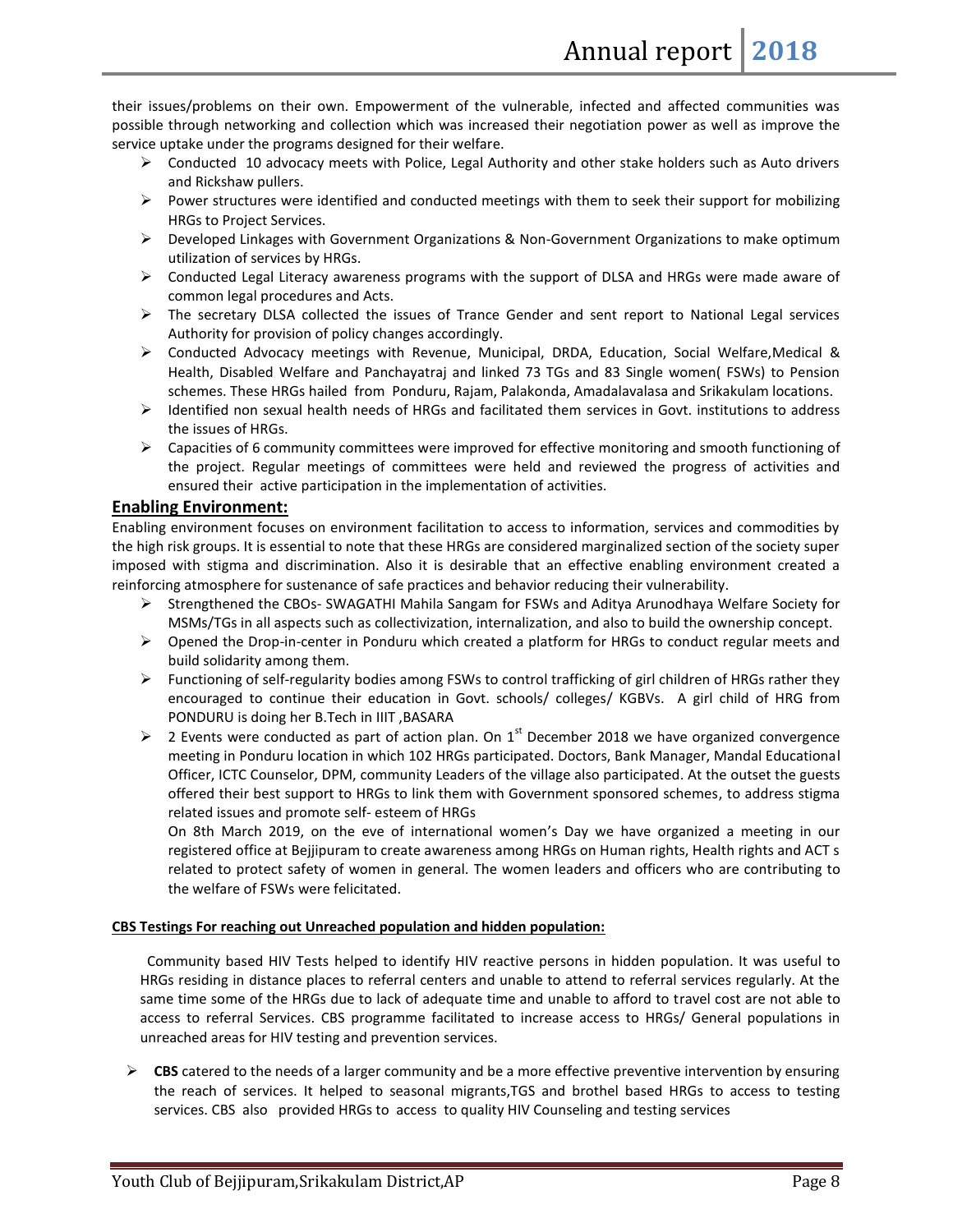- $\triangleright$  With flexible working hours that are convenient to cliental group and are residing in urban, rural and slum areas and unable to reach referral centers due to poor transportation, unable to afford to travel expenses, .
- 3664 New HRGs/General population tested and identified 4 persons reactive who were further tested in Standalone ICTC centers. Those 4 persons were confirmed of HIV reactive and also linked with ART Centre for ART services. They are on adherence of ART medicine.
- $\triangleright$  Trained 3-member team was available to HRGs for conduct of CBS tests during their lean time at their convenient places.

# **02.Homeo Medical Services:**

This program was started during 1985 with a motto to Serve Rural people by extending free medical services. Homeo Services were continued during the past 28 years. This year also the clinic extended its medical services by Dr. P.S.Prabhakara Rao, DHMS, with the support of The World Teacher Trust, Visakhapatnam which was founded by Kulapathi Ekkirala Krishnamatcharya and receiving global reputation under the dynamic leadership of its international chairman Master K. Parvathi Kumar. The Master Homeo Vydyalayam runs every Sunday and extends medical services to patients by medical doctor, but first Aid services are available on all days. During the year 160 Families were provided treatment for chronic diseases by Dr.P.S.Prabhakara Rao and first aid services were extended to more than 1500 patients for animal bites , wounds etc..

# **03. Education & Research Activities:**

Andhra University, Waltair and Dr. B R Ambedkar University, Srikakulam recognized the services extended by YCB to the rural and urban communities and deputed 08 PG students doing Social Work faculty for conducting Block field work, Concurrent Field work and consecutive field work during the year. So far 146 students hailing from these education Institutions completed their practical work in our projects like Target Intervention, CHIDLINE, sanitation program and Women Empowerment Programs and Literacy programmes successfully. Some MSW students who completed their filed work under the guidance of Project Director-YCB, got placement in ICPS,APSACS,NRHM and DWMA programmes implemented by Government Departs.

# **04. CHILDLINE-1098 Project Services under Integrated Child Protection Scheme:**

**Introduction:** CHILDLINE is a national 24 hour emergency phone and outreach service for children in need of care and protection. Any child or adult can call 1098, toll free number to report a child in distress. It is a project supported by Ministry of Women and Child Development, Government of India through CHILDLINE India Foundation-Mumbai which is extending Technical Support to the project. In Srikakulam Distract, **YCB is the Collaborative NGO and running Toll Free Services in Srikakulam district Hqrs** and availing the field level support from Sub- Centers in Peddapeta, Pathaptanam, Palasa and Itchapuram. CHILDLINE services were started on **1 st July 2011** and continued its services during 2018-19 also

**Operational Area:** 12 Revenue Mandals in Srikakulam Division and L.N.Peta in Palakonda Division and

Kotabommali in Tekkali Division of Srikakulam District,AP

#### **Activities undertaken during reporting period:**

|  | Analysis of Case Interventions during 1 <sup>st</sup> April, 2018 31 <sup>st</sup> March 2019 |  |  |
|--|-----------------------------------------------------------------------------------------------|--|--|
|--|-----------------------------------------------------------------------------------------------|--|--|

| <b>CATOGORY</b>                                                | <b>No. Of Cases</b> | <b>CATOGORY</b>                    | No. Of Cases |
|----------------------------------------------------------------|---------------------|------------------------------------|--------------|
| <b>Child Marriages</b>                                         | 147                 | Drop out children /Street Children | 112          |
| Child Labor & Rag pickers                                      | 88                  | Medical help                       | 02           |
| child Begging                                                  | 18                  | Sponsorship                        | 01           |
| Sexual abuse/Physical abuse / Eve teasing                      | 44                  | Restoration                        | 118          |
| Domestic Violence/Labour                                       | 05                  | Emotional support & Guidance       | 51           |
| Abandoned children/illegal Adoption/Child<br>selling/Neglected | 13                  | Shelter                            | 73           |
| Corporal punishment                                            | 05                  | Unclassified                       | 22           |
| Missing children / Runaway                                     | 17                  | <b>Education Related Support</b>   | 25           |
| Love and attraction                                            | 07                  | Violation of child rights          | 19           |
| Others                                                         | 11                  | <b>Grand Total</b>                 | 778          |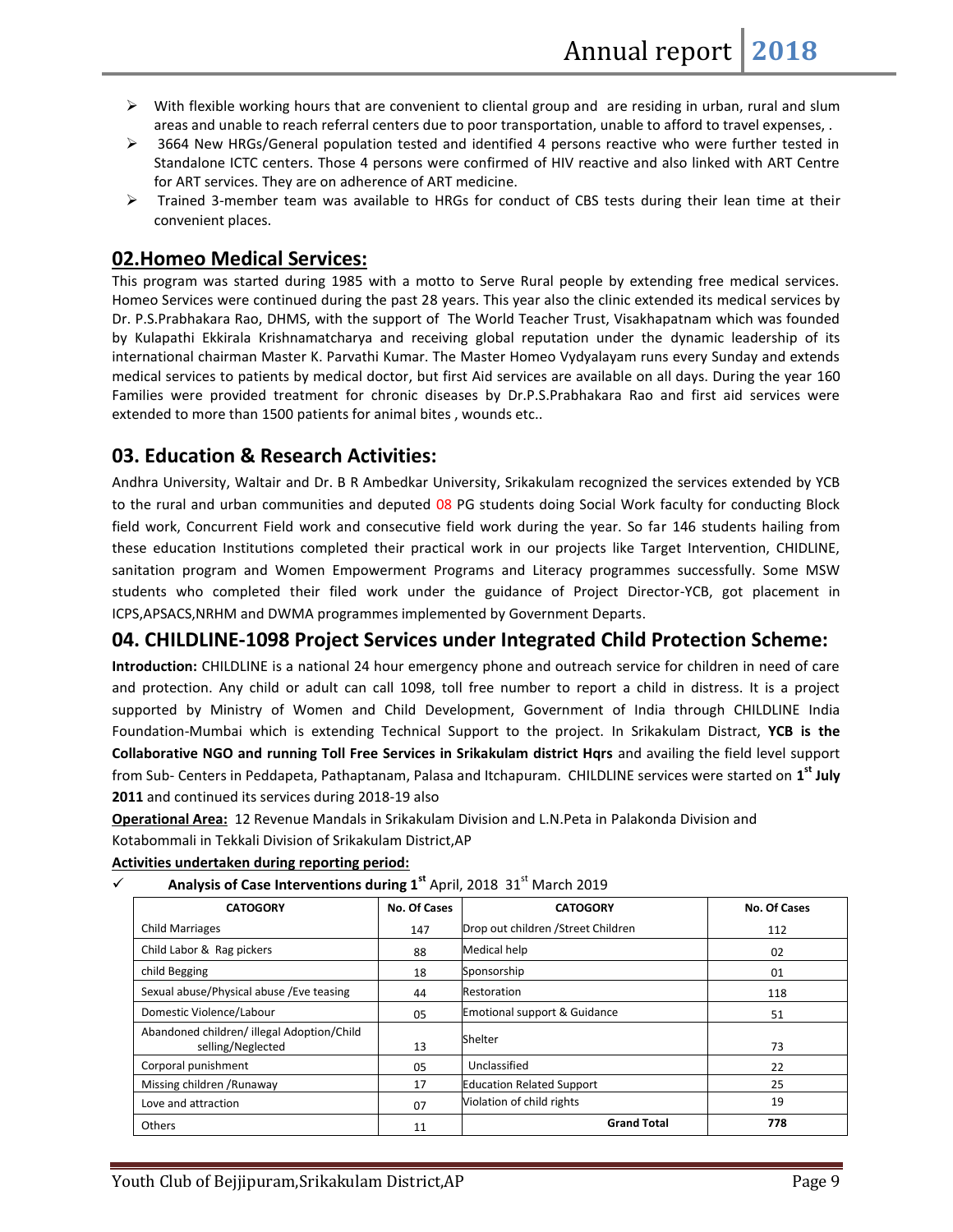**Review Meetings:** we have conducted 33 weekly/7 monthly review meetings with team members to review the progress and identify the bottlenecks for preparing plans accordingly. Agenda Follows

#### **School Awareness and Other Awareness Programs:**

456 **Sensitizations** meetings conducted for creation of awareness on CHILDLINE services, Child Rights and Child related Acts among Students, Anganwadi workers, SHGs Women, NREGA workers, front line Officers, Teachers, PCO owners, Auto Drivers, ANMs, Railway Police and Govt. officers. As result of it 522 children at risk and need of care and protection were provided with shelter or restoration with their families.

#### **Gross root level Outreach programs**:

575 outreach Programs were conducted with Children and Concerned Adults in which 24,407 persons were contact and were sensitized on the importance of child line and its services in mitigation of child related issues like trafficking, abuses, Child Marriage, Child Labour, Missing etc,. In many areas PCOs were connected with Child Helpline 1098

**Open House Meetings**: We have conducted 11 Open House meetings in Different places to address the identified social issues like School dropouts, Child marriages, Child Labours, Child Abuse etc. we have involved Allied systems to create proper awareness among village level key persons and front line workers who are responsible to implement various schemes in villages. So we brought good impact among communities on these issues. These Open House meetings were helped our Childline Collab to receive more number of interventions from remote corners of the project area.

**World Day against Child Labour:-** The day was observed and a meeting was organized in Municipal Coorporation Meeting hall in Srikakulam which was presided over by Mr.Purushotham, Asst. Labour Commissioner . He explained the legal procedures followed by their department during rescue of child labour.He also explained the Sections in Child labour Prohibition and regulation Act. Sri. P.Jaganmohanarao, Program Officer ,MEPMA requested the women group leaders not to encourage children to work in firms and shops rather they should encourage children to go to schools/colleges. He advised them not to ruin the lives of young children for want of money. They representatives from NGOs and Officers from allied systems participated in the meeting. Prizes were distributed to winners of the competitions. Education Support was given to victims of Child labour and Domestic Labour.

**World Day against Human Trafficking :-** YCB Child line Collab NGO observed "National Child Labour Against Day" on 12th June 2018.We have conducted a meeting in Govt.Jr.College,Calingapatnam in Gara Mandal.Sri. B.Ganesh, Ploice Sub Inspector addressed the gathering and highlighted the issue of trafficking of girls and the consequences faced by victims in the event of trafficking and he also suggested girls not to attract for fake love. In the meeting officers from allied systems, lecturers from junior college participated and spok on the occasion stating the bad impact of Child Labour Issue.

**INDEPENDENCE DAY:** Independence Day celebrated in two places i.e ZPH School L.N.Peta and KGBV Jalumuru.Competitons were conducted in these institutions and prizes were distributed to winners by the Head of the institutions after unfurling the national flag.The staff these institutions spoke on the importance of the day.

NALSA Program: A legal awareness program was organized in the premises of Dr.B.R.Ambedkar university Srikakulam Under the Chairmanship of Dr.K.Dhanunjayareddy Dist.Collector and attended by Dist.Judge,Judges,Dist. Officers from welfare Departments.We were asked by the district administration to arrange a stall to exhibit our achievements apart from IEC material developed by Childline agencies. Sri.H.Arunkumar, IAS special Commissioner W&CD,GOAP, Visited our stall and interacted with children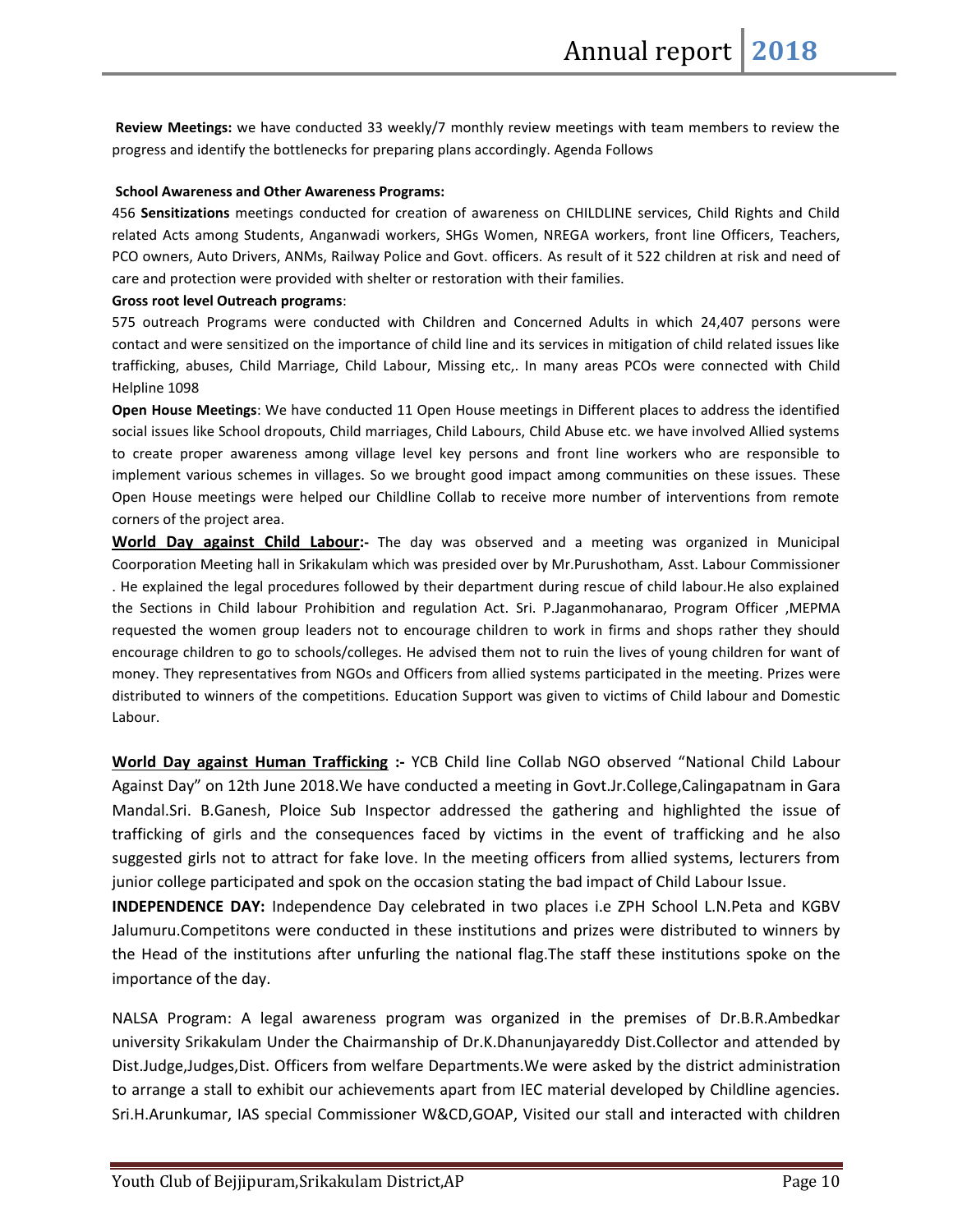rescued from various Interventions.District Judge and other District Officers including additional Judges were also visited our Stall and felt satisfaction.

**National day against Child Marriages:-** A meeting was held in ZPH School Bejjipuram Involving teachers and Students. Mr. M.Prasdarao,Director YCB spoke on the occasion and told the importance of the event.

**International Street Children's Day:-** A Rally followed by meeting was organized involving all allied systems in the Women's College Auditorium. The rally and meeting was presided over by Sri. Narendra Prasad, DRO jointly by Smt. K. Syamaladevi, Secretary of DLSA. The issue of Non availability of short stay homes and Child care institutions in the district was put before the guests for proper solution by our Director Sri. M.Parasadarao. In reply to him secretary DLSA advised the DRO to take the issue to the district administration for solution.

**National Girl Child Day**: A meeting was conducted in KGBV lolugu involving in teaching staff and Girl Children. The special officer of KGBV Smt.B.Sudha and Director YCB Sri.M.Prasadarao Spoke on the occasion and highlighted the importance of Girl child education and gender equality.Ms.P.Hemalatha Center Coordinator explained about various sections in the POCSO act and Child Marriage Prohibition Act.

### CHILDLINE SE DOSTI CELEBRATIONS - 2018

Child line se Dosti is a weeklong National Campaign aims to make Ordinary citizens Stakeholders in CHILDLINE 1098. The Campaign involves a range of events, activities across the country.In Srikakulam Collab NGO Youth club of Bejjipuram (YCB) observed the guidelines issued by CIF-SRRC Chennai and conducted programs in association with Allied systems. i.e. Women Development & Child Welfare, Integrated Child Protection Scheme (ICPS), Anti Human Trafficking Unit (AHTU), National Child Labour Project (NCLP),District Education Dept, District Disabled Welfare Dept, District Police Unit (ASP, DSP, 1town, 2town), Rajeev Vidya Mission(SSA), Department of medical & Health,Media & Press, APS Road transport Corporation, Dept. of Revenue, Dist. Legal Services Authority(DLSA), Indian Red cross Society, Dept. of Juvenile Welfare.

- $\Rightarrow$  14<sup>th</sup>. November 2018 CHILDLINE Se Dosti Posters were released by the District Collector Sri. K Dhanunjaya Reddy, IAS in the presence of Smt.Ch.Dhanalakshmi Chairperson,Zilla Parishad and PD Women & Child Welfare and participated in the rally followed by a meeting.
- $\Rightarrow$  Signature campaign was conducted in the RTC Complex, Narasannapeta Signatures of 80 passengers were taken in token of their acceptance to be best friends of child line.
- $\Rightarrow$  On 15<sup>th</sup> November 2018 YCB Collab NGO conducted awareness programme in 4 Government and Corporate on Online safety in Srikakulam Urban. Children were participated very actively in the program and we given suggestions and precautions on Online- Inter Net, Cyber café, and Smart Mobile Phones. In the program AHTU Dept.,ICPS,NCLP and School HMs and teaching staff participated in the program.
- $\Rightarrow$  On 16<sup>th</sup> November 2018 We have organized a meeting in Govt.Jr.College Laveru in which teaching staff and Students and allied Systems participated.Mr.M.Prasadarao PD – YCB and Sri.chiranjeevi,Ploice Sub Inspector explained the bad impacts of Drug Consumption.The College lecturers and Officers from allied systems advised the students not to habituate to take liquor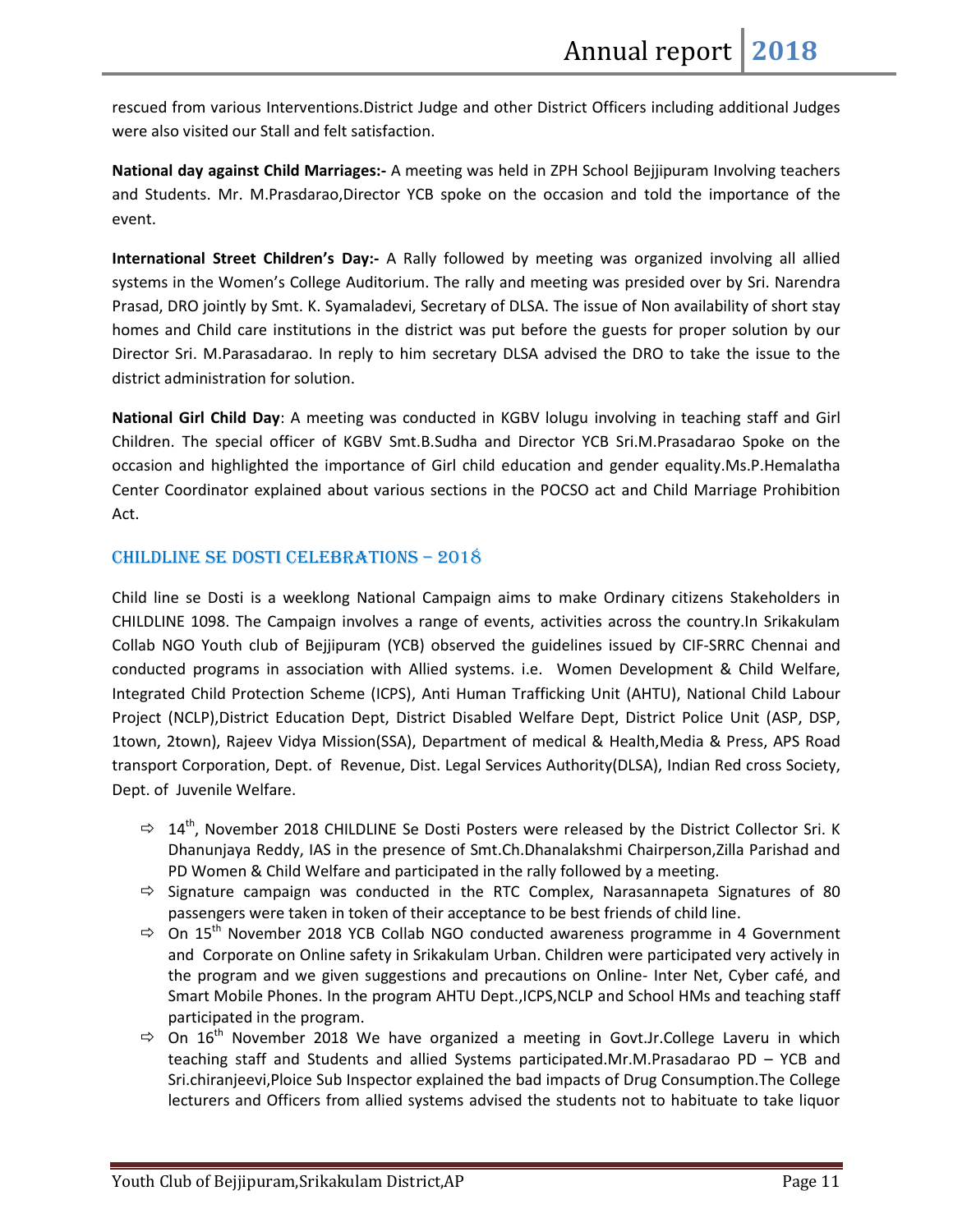for the sake of friendship. Students,in response to guests promised not to take liquor at any point of life.

- $\Rightarrow$  On 17<sup>th</sup> November 2018 YCB Child Line Team conducted meeting in KGBV,L.N.peta involving teaching staff,Students and allied systems.The speakers explained about bad consequences of child sexual abuse and physical abuse.Human Chain was arranged in the play ground of KGBV in which teachers and Students participated.An Oath was taken by students not to allow any person to touch their body and sensitive parts.Good touch and Bad touch was also explained to them by displaying IEC material.
- $\Rightarrow$  On 18<sup>th</sup> November 2018 YCB CHILDLINE team Organized Wrist banding in Police Stations and Traffic signal areas and CSD bands were tagged by children to police officers and constables.
- $\Rightarrow$  On 19<sup>th</sup> November 2018 A program was conducted in collaboration with department of Disabled welfare in the premises of Hostel involving Special need children. Competitions were conducted among special need children and prizes were distributed by Sri. Mallikarjunarao, Asst.Director Disabled welfare.
- $\Rightarrow$  On 20<sup>th</sup> November 2018 We have participated in the Special program Organized by Dept.of Women and Child welfare With the support of Allied systems and Child line NGOs. The meeting was presided over by Sri.K.Dhanunjayareddy, IAS Distrcit Collector Which was attended by Public representatives, District Officers and Children. We have felicitated District Collector and Line Departments officers with attractive mementos and flower bouquets in recognition to their support and convergence services to Childline agencies.
- $\Rightarrow$  **Swami Vivekanada Jayanthi Celebrations**: YCB-CHILDLINE Project- Conducted 156<sup>th</sup> Swami Vivekananda Birth day Celebrations on  $12<sup>th</sup>$  January, 2019 in Govt. Men's College Auditorium,Srikakulam. Dr.K.Dhanunjayareddy IAS District Collector inaugurated the celebrations by lighting lamp and garlanding to Swami Statue.
- $\Rightarrow$  We have identified 450 vulnerable Children from poorest of the poor families and most of them are orphan and Semi orphan and children affected by HIV/AIDS. We extended them supports i.e New dresses: Education material: Blankets and Nutrition Supports sponsored by Philanthropic persons. As part of the Swami Vivekananda Birth day Celebrations every year we are providing new dresses and supports to these children raising local contribution from Philanthropic persons.Prizes and certificates were awarded to 170 students and winners of various competitions conducted in several Mandals. Children were also spoke on the occasion quoting some instances in the life of Swami Philanthropic persons were also felicitated with appreciation letters and mementos.

# **NABARD Supported Programs**

**FARMER'S CLUBS SUPPORTED BY NABARD:-** During last 5 years we have formed 50 Farmer clubs with the support of NABARD,APRO in Ranastalam and Laveru Mandals to enhance knowledge of farmers on organic farming, technology transfer and achieving growth in production by adopting new and innovative methods.

During the last 2 years we have promoted farmers clubs in Sancham, Punnanapalem, Derasam, Bonthuvalasa and Rayangiripeta villages. The farmers were given capacity building on Management aspects i.e book keeping, conduct of regular meetings, linkages with bank, crop insurance etc,. Further they were given training by Agriculture experts on Soil testing, supplement of nutrients, Water Conservation methods, and usage of drip irrigation and inter crop methods. Interaction sessions with scientists were arranged to get clarification to their doubts.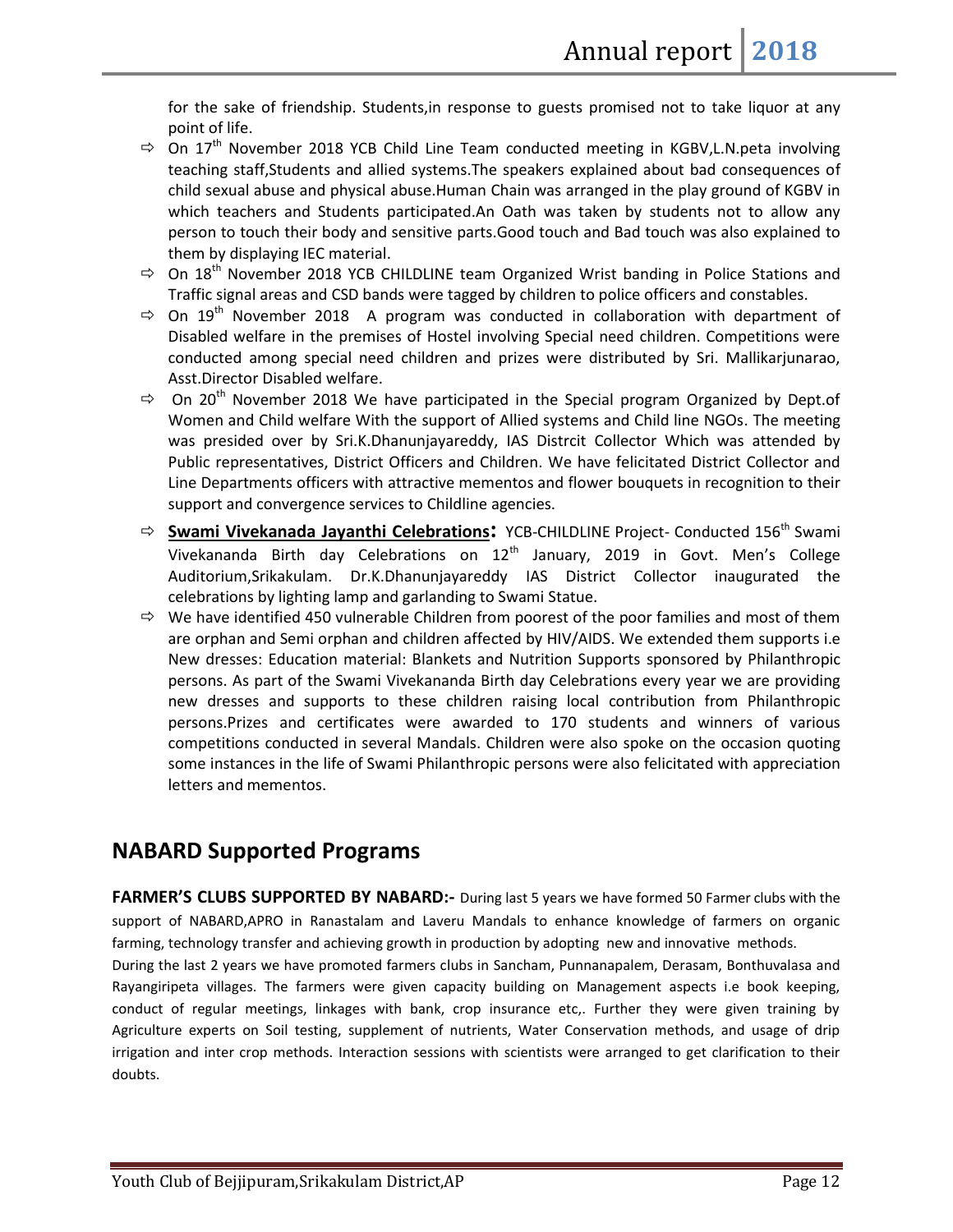**Farmers Producer Organization:-** NABARD- APRO has sanctioned support for promotion of Farmers Producer organization in farm sector to promote jute craft products and agriculture commodities. The FPO was registered under company Act 2013 during October 2016. 625 members contributed their shares up to rs.6.27 Lakhs. The business operations were continued with a capital investment of Rs.10.00 lakhs which was borrowed from Samunnati Financial and intermediary services Ltd-Chennai. A loan of Rs.20.00 Lakhs was sanctioned by NABKISIAN, a non banking finance company of NABARD.As part of FPO programs Rural Mart was Opened and run in Bejjipuram Junction with an aim to facilitate marketing facility to jute products and garments manufacturing by FPO members. Marketing linkages were held with business organizations, Government departments and educational institutions. 3 Production Centers in Jute Crafts were established to provide regular production work to FPO members. To start sales of seeds and fertilizers required licenses were taken from department of agriculture.

**MEDP Program :-** we have conducted training to 30 SHG members in J R Puram Village on Papped, Odiam and Pickle making for 13 Days and were linked with DCCB-Ranastalam branch for Credit Support and linked with Departmental Stores for Marketing Linkage.

**LEDP on Artistic Jute Bag Making :-** we have extended Post training support to 90 SHG Women Members in Bank Linkage and Marketing Facilities. All the 90 Members were provided credit support by banks under Bank Linkage program. The marketing support is being given by Gogukiranalu FPC.

**LEDP on Revival of Khadhi** :- The scheme was sanctioned by NABARD during 2018-19. We have identified 90 Women SHG Members and among them 80 Persons were given training on Spinning in Bonthuvalasa, Allinagaram and Murapaka Villages. New Modal Charakas procured from Sevagram were used in the Training program.10 SHG members were given training on Weaving Activity. Mr.Sateesh Nagendra, Principal designer from M/s Kora Designs Collective was given technical support for implementation of the program. Marketing linkages were also given by M/s Kora Designs Collective. Bank Linkages are in progress.

# **RYTHUKOSAM Project supported by ICRISAT-Hyderabad under AP Primary Sector Mission Pilot sites identified by ICRISAT:**

Srikakulam pilot sites cover 44 revenue villages (186 habitations) in 3 Mandals spread over a total geographical area of 17792 ha (Agriculture 6408 ha, Horticulture 3577 ha and Fisheries 154 ha) having 20721 households and a total population of 85581. In Polaki Mandal, 11 revenue villages (57 habitations) were selected covering 5498 ha of total geographical area (Agriculture 3969 ha, Horticulture 168 ha and Prawn cultivation 154 ha) with 7688 households and 29923 total population. As part of the program we have conducted 400 Samples of Soil tests with the support of ICRISAT and the test results was disseminated among farmers through Grama sabhas. We have prepared a detailed Action Plan for implementation during next Karif season. But in the meanwhile ICRISAT informed us that they decided to withdraw for supporting the program. Hence we stopped the interventions by the end of June,2018.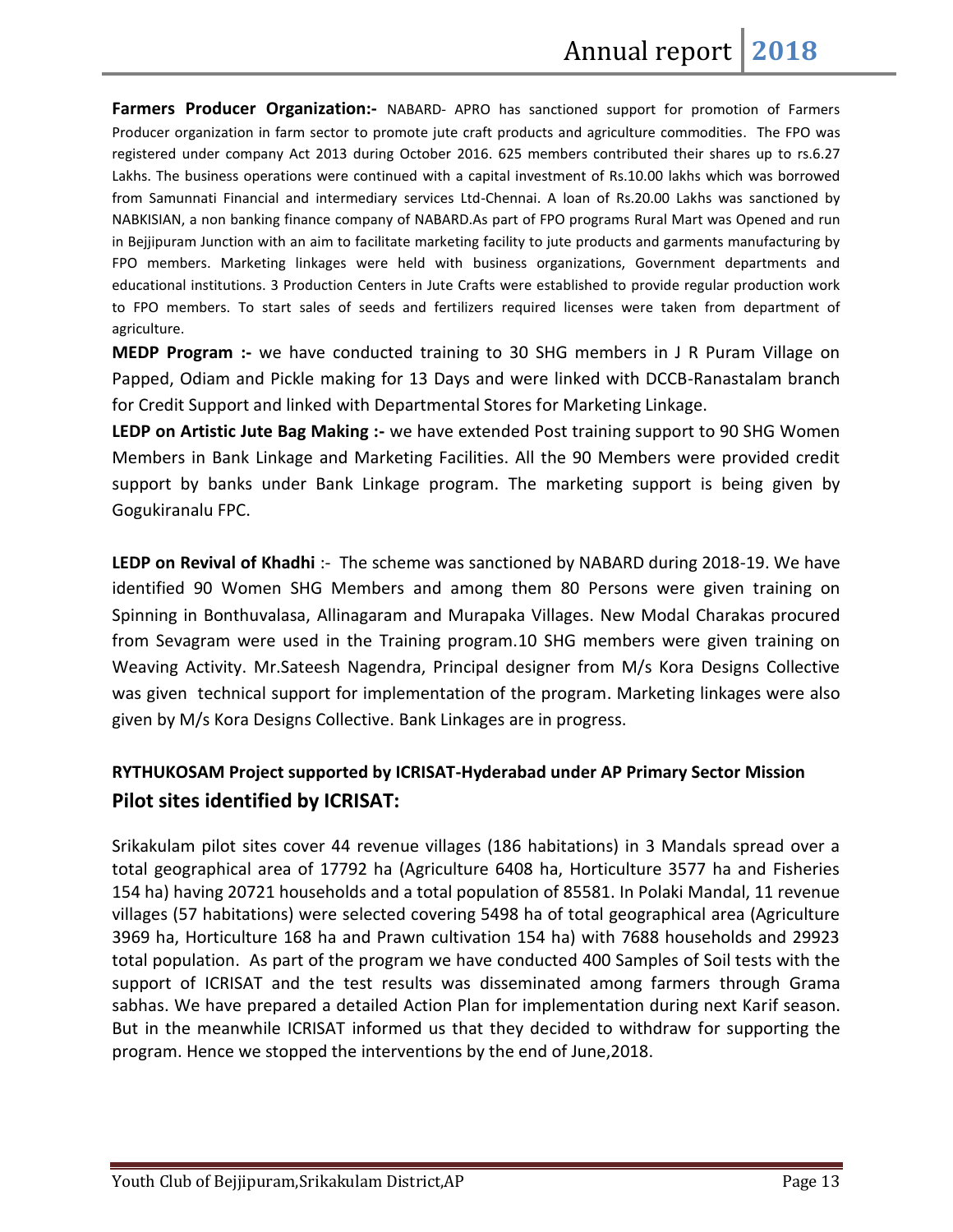# **Integrated Farming System supported by ATMA –Srikakulam**

On seeing the results of the Program implemented in Pallipeta Village of Polaki Mandal in the fields of Mr.Raja Rao farmers during last last year, the Project Director,ATMA sanctioned for implementation of Pilot Program in the Fields of Mr. Rama Rao farmer in Polaki Mandal and Mr.B.nagabhushana Rao in Srikakulam Rural mandal who agreed to implement the program. We have taken technical support from Krishi Vijnana Kendra- Amadalavalasa during the implementation of program. The fish ponds were dug in the fields of these two farmers. They were provided with fish seed and feed for fish for 4 months period. They were also provided vegetable seeds, Banana Plants, Papaya Plants, Mary Gold Saplings for growing on the tank bunds. They were also provided with Poultry units, Nets etc., for protecting fish in the pond. At the outset the farmers earned an income of Rs.60000/- per annum each out of fish production, paddy cultivations, vegetables, flowers and Poultry. This is a most successful system for replication in the areas where Irrigation facilities are available.

## **Andhra Pradesh Integrated Irrigation and Agriculture Transformation Project Supported by Department of Water resources, GOAP**

 We have been shortlisted by the Department of Water resources during February, 2019 for implementation of the project as support organization in Srikakulam District. Further we have undertaken Agreement with District Project Director, Srikakulam on 14<sup>th</sup> march,2019. As part of the program we were allotted 17 Water User Associations covering 30 villages in 4 Mandals. 3 technical staff were on board and trained by Water resources Department on their roles and responsibilities and preparation of DPR.

#### **Swakrushi Thrift Societies:**

Among 8 Thrift Societies we promoted with the support of CDF – Warangal 5 Societies are functioning well and are under the monitoring of our NGO with gained profits. In these 5 societies **1162** women members contributed savings up to **Rs.47.02 Lakhs** which is being rotated by them for internal lending to its members both for consumption purpose and income generation. The recovery in societies is more than 95 percent. These societies are renewing its registration in the file of District Cooperative Registrar. These societies were linked with Samunnati Financial and intermediary services Ltd-Chennai for credit facility. These 5 Societies borrowed up to Rs.1.35 cores and lent to 250 women members to start mini dairy units. These 5 societies recovered loan installments successfully from its barrowers and repaid the entire loan amount to finance company. Now we proposed to link these thrift societies with the financing of NABKISAN through our NGO.

# **Collaborative Efforts with RWS&S, DWMA and Panchayat Raj :**

The sanitation program started with the support of UNICEF- Hyderabad filed office during 2015-16 in selected four Grama panchayats in Ranastalam Mandal in which we have achieved Open defecation Free Status in Bantupalli and Tirupathipalem GPs and remaining 2 GPs i.e Mahanthipalem and vallabharaopeta the program is in progress with the support of local bodies. In Bantupalli and Tirupathipalem we have taken up construction works as third party after making MOU with Panchayat Raj department. During the present year we have undertaken construction of individual sanitary latrines in Pothayyavalasa,Appapuram, Gurralapalem and Bejjipuram GPs in Laveru Mandal which are also completed. The efforts of our NGO were rightly appreciated by the District Administartion,Srikakulam during January  $26<sup>th</sup>$  2019 in republic day celebrations.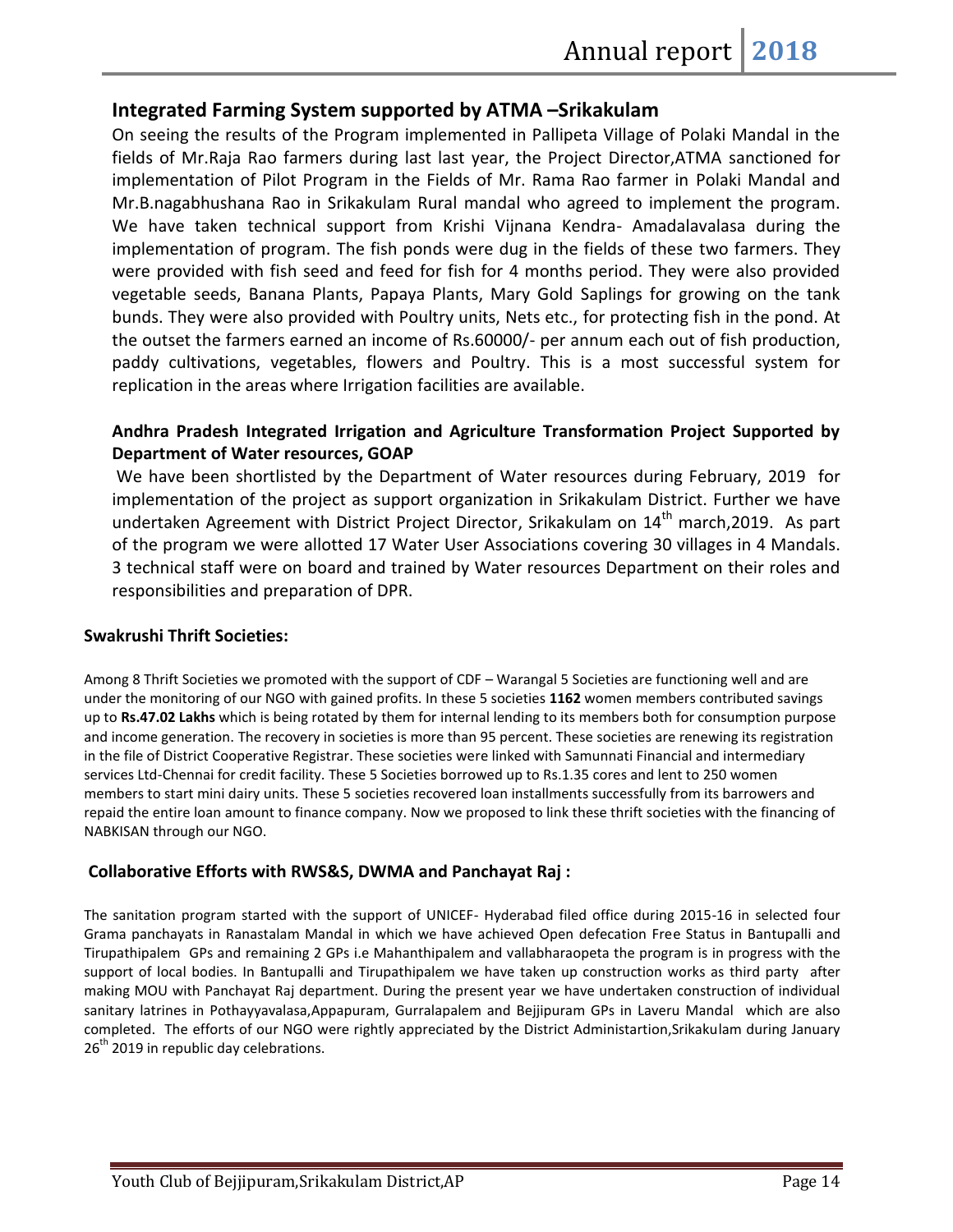# School Readiness Program :-

It is being implemented in Laveru and Ranastalam mandals with a specific objective to Strengthen Govt. education institutions at gross root level by enriching the teaching skills of pre-school and Primary School teachers with the support of India Literacy project, USA and collaboration of department of Education and Women & Child Welfare. This year we have implemented the program in 25 Pre-Schools and 20 Primary Schools and results are achieved as per expectations of both funding agency and Government departments. The enrollment of children in these institutions were increased due to initiation of activity based teaching and creation of Child friendly atmosphere in schools.

We have initiated Science Experiments using low cost science kits in 10 High Schools and Children libraries in 2 High Schools on pilot basis. We have also introduced career information and guidance in 20 High Schools both in Laveru and Ranastalam Mandals.

These interventions resulted for improvement of interest levels of students in Science subjects as well as in literacy. We have successfully coordinated with department of Education and department of Women & Child Welfare for successful implementation of the Program.

We are planning to extend this program to another five mandals in the District.

# **Seasonal Hostels Supported by Sarva Siksha Abhiyan-Srikakulam**

We have opened Seasonal hostels in Jeerupalem and N G R Puram Villages of Ranastalam mandals to provide boarding facilities to 100 children of Fishermen Community. The parents of these 100 children were migrated to various places for employment opportunities. These hostels were run during 20<sup>th</sup> February, 2019 to 23<sup>rd</sup> April, 2019 as per guidelines issued by the SSA-Srikakulam.

Career Guidance program supported by Coin Consultants Company Limited

We conducted Career Guidance Program in High Schools of Laveru and ranastalam mandals during January, 2019 to March,2019 as per the Scheme guidelines. 6 Staff members were trained on the subject by Coin Consultant Company Limited and necessary IEC Material was also provided by them. It is a successful program for students of  $9<sup>th</sup>$  and  $10<sup>th</sup>$  classes who are aspiring for better future.

CSR Funding Support by Astra Microwave Products Limited-Hyderabad

We have been funded under CSR Scheme by the above Company for the last two years to provide infrastructure facilities to two Government High schools in Gara and Bejjipuram Villages. We have completed Repair works to 6- roomed building and Water Plant in ZPH School- Gara. We have constructed Compound Wall to ZPH School –Bejjipuram to protect the infrastructure and garden. The School management and department of education extended their best wishes to donor company.